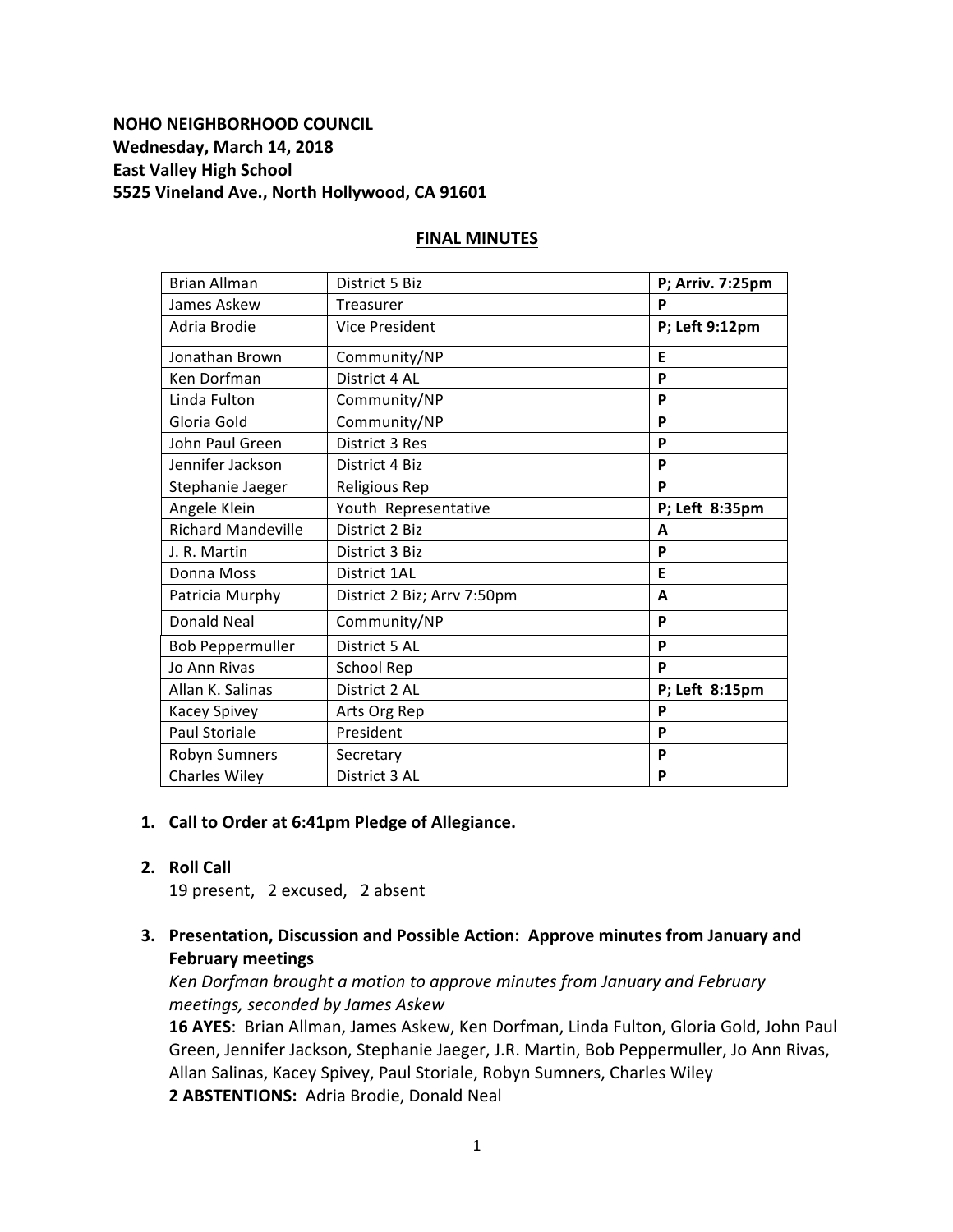1 **INELIGIBLE:** Angele *Klein* **VOTE (16-0-2-1) MOTION PASSES**

### **4. President's Opening Announcements/Comments**

- A. Welcome new Secretary and new Vice President Stephanie Yaeger, Secretary and John Paul Green, Vice President were welcomed.
- **B. Public Safety Survey**

There were 237 responses received to the survey. It will be posted to the website and Facebook page.

- **C.** NoHo Bike Ride Day It was requested that the committees discuss this idea as a way to show off NoHo Chandler Bike Path.
- **D. Candidate Forum for Assembly District #39 Primary** Date is March 21, 2018 at 6:30pm at Saticoy Elementary School.
- **E. Speaker system will be fixed for the next meeting**

### **5.** Public Comment on Non-Agenda Items **Leonor Diaz**

She asked for the board's support.

**Kim Furgess** – She discussed the proposed homeless shelter at 11839 Sherman Way.

**Don Miller** – He discussed the Art Center's ugly condition, suggested writing a letter to the CEO of Walgreens on Magnolia/Vineland regarding the conditions around the store.

**Leon Steinberg** –He introduced a new secular non-profit "NoHo Alliance" as a member of St. Patrick's Church.

**Wendy Kheel** - She expressed her concerns regarding illegal fireworks in the area on the  $4<sup>th</sup>$  of July and requested the neighborhood council weigh in on the problem.

**Justine Visone** – Free Event is March 25,2018 at 3:30pm at the Lankershim Arts Center regarding the Seven Courageous Women that Helped Change History.

## **6. Public Officials**

## **Vanessa Carr, Field Rep for Asm. Adrin Nazarian (D-46)**

Free Women's Self Defense Class is April 14, 2018. An updated on various Bills was discussed.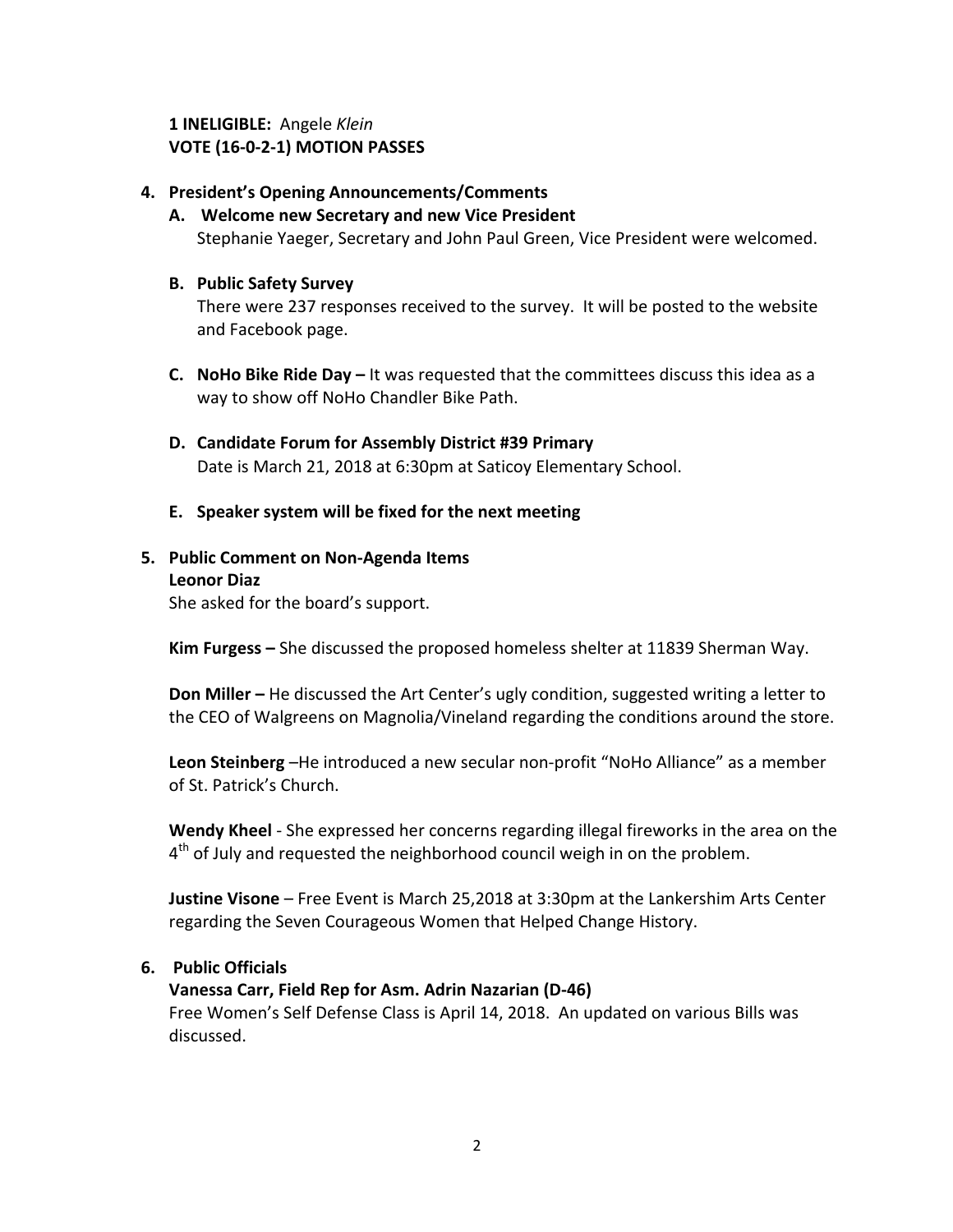### Sahag Yedalian – for Councilman Paul Krekorian's Office

More trees are to be planted on the bike path. Great job on clean-up in the area. He suggested cleaning up the mural. The Fire Works Task Force was discussed. More trees are to be planted on Harbor Day next to Target on Vineland Certificates of Appreciation were presented to Adria Brodie and Robyn Sumners for their service to the Neighborhood Council.

### **Kathleen Quinn- for Department of Neighborhood Empowerment**

Election Workshop is Thurs, March 19, 2018 in Canoga Park. The City Clerk's process will be discussed. Bylaws changes are due April 15, 2018. There will be two more Funding Equity Workshops. Check monthly profiles regarding training.

# **7.** Committee Announcements: Chairs to announce the date, time and location of their **next meeting and what will be discussed Beautification Committee – James Askew**

The next meeting is April 4, 2018 at 6:00pm at the Holiday Express. Neighborhood Cleanup is Sunday, April 8, 2018 at 9:00am meeting at the North Hollywood Metro Station.

### **Arts & Humanities-Committee - Kacey Spivey**

Committee meets on the first Wednesday of the month at 5:00pm at the Senior Center.

#### **PLUHT Committee - John Paul Green**

The next meeting is March 27, 2018 at 7:00pm at the Holiday Inn Express, 11350 Burbank Blvd. Topics discussed, Q&A regarding the local bars.

#### **Government Committee – Ken Dorfman**

The next meeting is March 21, 2018, location TBA. New boundaries for the neighborhood council will be discussed.

#### **Public Safety Committee – Allan Salinas**

The next meeting is March 29, 2018 at 6:00pm at the North Hollywood Police Station.

#### **Outreach Committee – Adria Brodie**

The meeting is the first Monday of the month.

# **8.** Presentation, Discussion and Possible Action: The Noho Home Alliance requests a letter of support for their advocacy and programs with regards to homelessness in the **North Hollywood Community.**

Item #8 was tabled until the next meeting.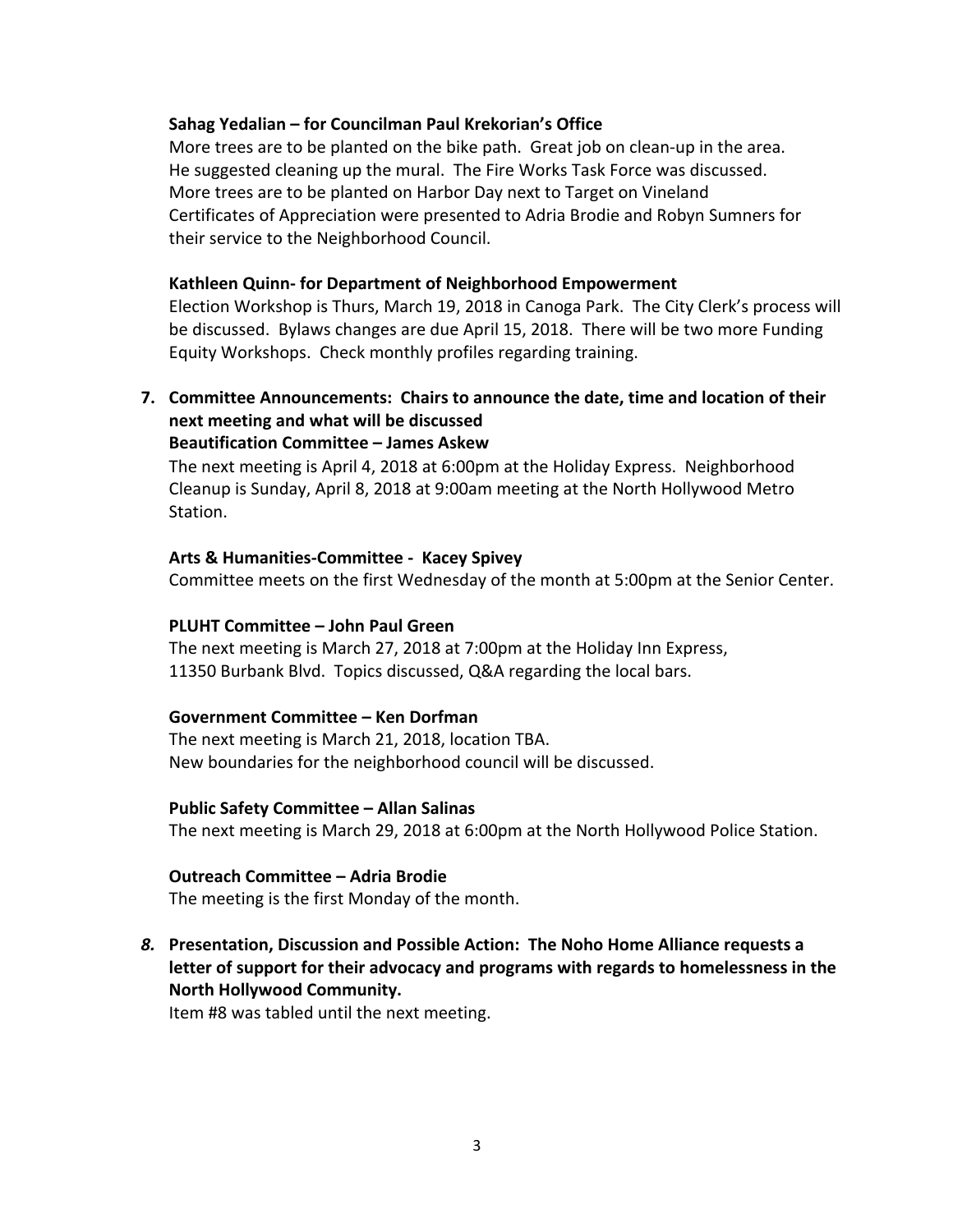9. Presentation, Discussion and Possible Action: Hop Merchants at 5013 N. Lankershim Blyd 91601 has requested a letter of support for their C.U.P. application regarding the sale of beer and wine for both on and off site consumption with hours to 12:00am daily. Request also includes a Zone Variance (C4-1-CA-ZONE) ZA 2017-5388-CUB **(PLUHT voted 3-0 in favor).**

**Paul Storiale recused himself** 

*James Askew brought a motion to approve Hop Merchants at 5013 N. Lankershim Blvd* 91601 has requested a letter of support for their C.U.B. application regarding the sale of *beer* and wine for both on and off site consumption with hours to 12:00am daily. *Request also includes a Zone Variance (C4-1-CA-ZONE) ZA 2017-5388-CUB, seconded by Allan Salinas*

15 AYES: James Askew, Adria Brodie, Ken Dorfman, Linda Fulton, Gloria Gold, John Paul Green, Jennifer Jackson, Stephanie Jaeger, J.R. Martin, Donald Neal, Bob Peppermuller, Allan Salinas, Kacey Spivey, Robyn Sumners, Charles Wiley

**2 ABSTENTIONS***: Brian Allman, JoAnn Rivas* **1 INELIGIBLE***: Angele Klein* **1 RECUSE***: Paul Storiale* **VOTE: (15-0-2-1-1) MOTION PASSES**

- 
- 10. Presentation and Discussion only: Unite Here Local 11 to speak on implementing restrictions on Air B&B's. They are requesting that the NoHo Neighborhood Council *write a letter to Councilman Paul Krekorian*

A presentation was made on restrictions on Air B&B's by Unite Here Local 11.

11. Presentation, Discussion and Possible Action: To remove Paul Storiale and Adria Brodie from the CIS (Community Impact Statement) System and to appoint John Paul Green, Bob Peppermuller and Ken Dorfman as writers for the CIS (Community Impact **Statement) system**

James Askew brought a motion to remove Paul Storiale and Adria Brodie from the CIS *(Community Impact Statement)* System and to appoint John Paul Green, Bob *Peppermuller* and *Ken Dorfman as writers for the CIS (Community Impact Statement) system, seconded by Jo Ann Rivas*

**18 AYES**: Brian Allman, James Askew, Adria Brodie, Ken Dorfman, Linda Fulton, Gloria Gold, John Paul Green, Jennifer Jackson, Stephanie Jaeger, J.R. Martin, Donald Neal, Bob Peppermuller, Jo Ann Rivas, Allan Salinas, Kacey Spivey, Paul Storiale, Robyn Sumners, Charles Wiley

1 **INELIGIBLE**: Angele Klein **VOTE: (18-0-1) MOTION PASSES** 

12. Presentation, Discussion and Possible Action: To submit a CIS (Community Impact **Statement)** on Council File regarding the expedited process for Conditional Use **Permits (CUP) for alcoholic Beverages. The NoHo Neighborhood Council opposes this** motion. Councilman Paul Krekorian had previously brought forth a motion to the LA **City Council that would streamline CUP applications, allowing bars and restaurants to**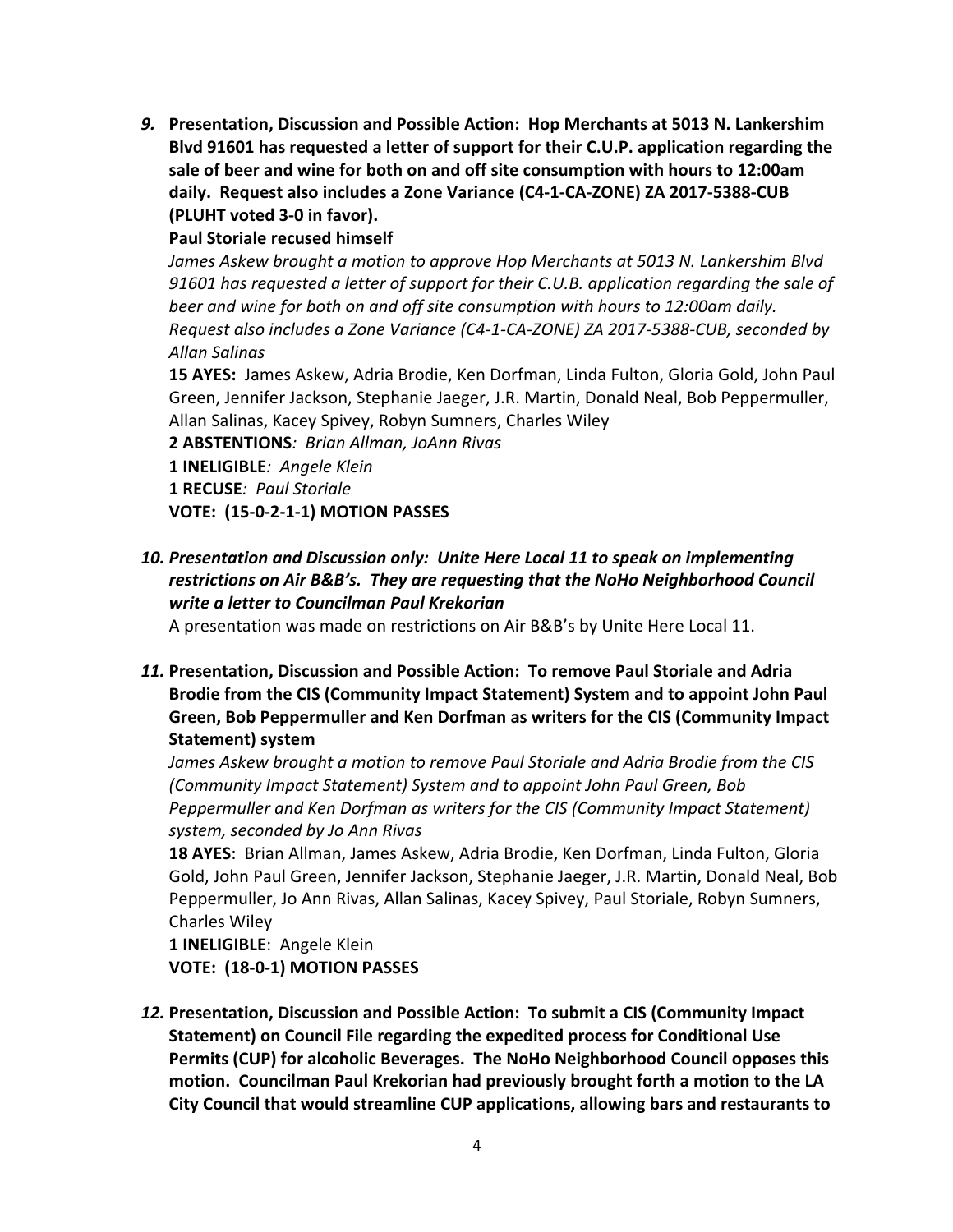# **bypass Neighborhood Councils, as long as the applicant followed recommended conditions set by the LA City Council**

Adria Brodie brought a motion to submit a CIS (Community Impact Statement) on *Council File regarding the expedited process for Conditional Use Permits (CUP) for alcoholic Beverages. The NoHo Neighborhood Council opposes this motion. Councilman* Paul Krekorian had previously brought forth a motion to the LA City Council that would *streamline CUP applications, allowing bars and restaurants to bypass Neighborhood Councils, as long as the applicant followed recommended conditions set by the LA City Council, seconded by Kacey Spivey*

**15 AYES:** Brian Allman, Adria Brodie, Linda Fulton, Gloria Gold, John Paul Green, Jennifer Jackson, Stephanie Jaeger, Donald Neal, Bob Peppermuller, Jo Ann Rivas, Allan Salinas, Kacey Spivey, Paul Storiale, Robyn Sumners, Charles Wiley

**2 NAYS: James Askew, J.R. Martin** 

1 **ABSTENTION:** Ken Dorfman

**1 INELIGIBLE:** Angele Klein

**VOTE: (15-2-1-1) MOTION PASSES** 

13. Presentation, Discussion and Possible Action: Write a CIS (Community Impact Statement) Regarding Council File #18-0045 "The NoHo Neighborhood Council fully supports the motion to modify transparency within City Government. The Shuffling of meetings into evening and weekend hours will allow many more Angelinos the **opportunity to attend meetings and be heard by their elected officials. Always, when possible, it is the right of the people to have an increased knowledge of how their city operates"**

*James Askew brought a motion to write a CIS (Community Impact Statement)* Regarding *Council File #18-0045* "The NoHo Neighborhood Council fully supports the motion to *modify transparency within City Government. The Shuffling of meetings into evening* and weekend hours will allow Many more Angelinos the opportunity to attend meetings and be heard by their elected officials. Always, when possible, it is the right of the people to have an increased knowledge of how their city operates', seconded by Adria *Brodie*

**18 AYES:** Brian Allman, James Askew, Adria Brodie, Ken Dorfman, Linda Fulton, Gloria Gold, John Paul Green, Jennifer Jackson, Stephanie Jaeger, J.R. Martin, Donald Neal, Bob Peppermuller, Jo Ann Rivas, Allan Salinas, Kacey Spivey, Paul Storiale, Robyn Sumners, Charles Wiley

1 **INELIGIBLE:** Angele Klein **VOTE: (18-0-1) MOTION PASSES** 

14. Presentation, Discussion and Possible Action: Write a CIS (Community Impact Statement) Regarding Council File #17-0878-S4 "The NoHo Neighborhood Council supports the motion to EXIT the 'exclusive waste franchise' brought by Mitch **Englander and Seconded by Paul Krekorian. It is currently destroying small businesses** in Los Angeles and lacks common sense. Our business stakeholders are suffering due to prices being raised up to 400% as well as insufficient customer service. We agree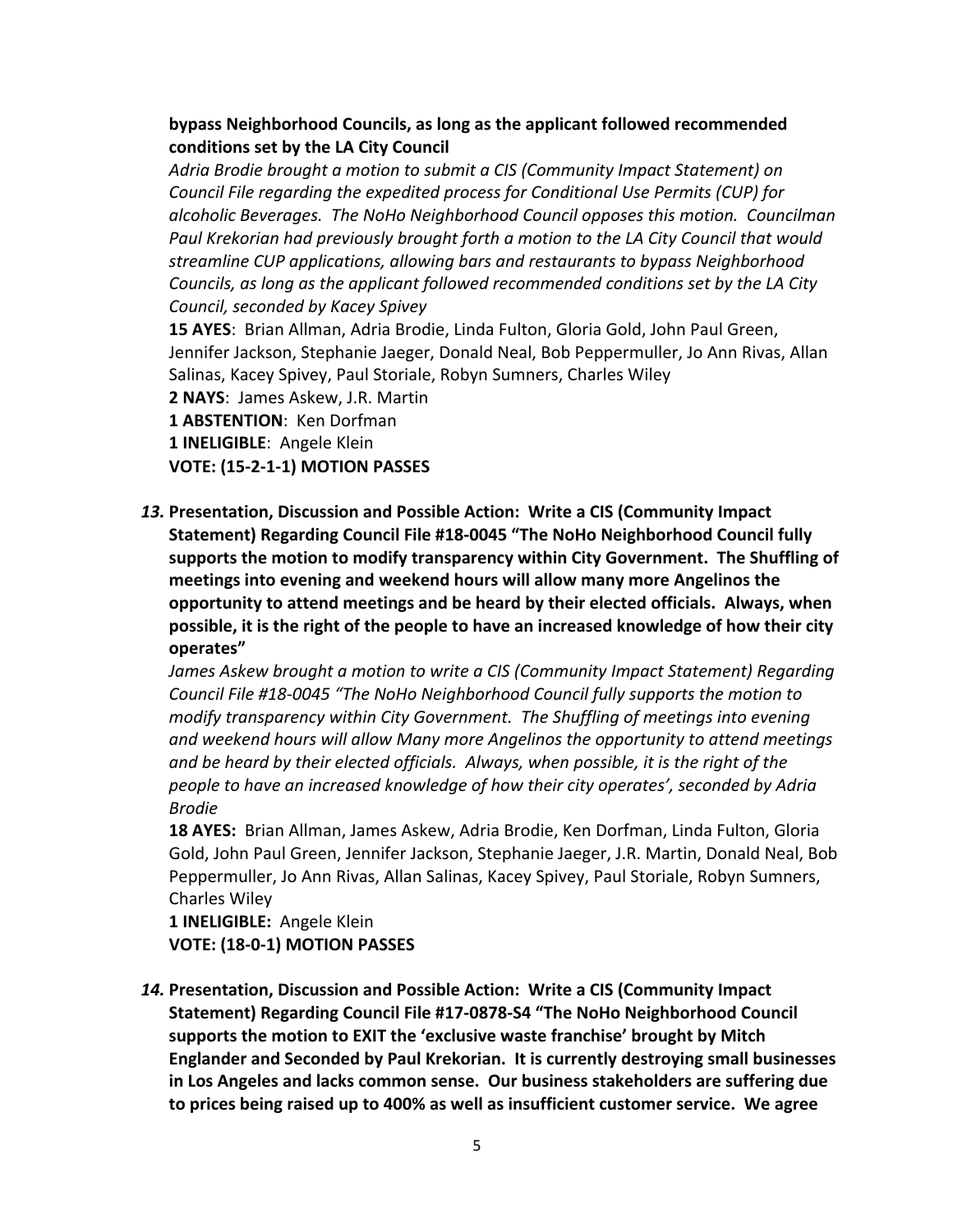that 'Los Angeles business owners and residents deserve more dependable and costeffective waste services". Furthermore, No business owner in America should be forced to partner with their neighbor to pay a bill".

Kacey Spivey brought a motion to write a CIS (Community Impact Statement) Regarding Council File #17-0878-S4 "The NoHo Neighborhood Council supports the motion to EXIT *the 'exclusive waste franchise' brought by Mitch Englander and Seconded by Paul Krekorian.* It is currently destroying small businesses in Los Angeles and lacks common sense. Our business stakeholders are suffering due to prices being raised up to 400% as well as insufficient customer service. We agree that 'Los Angeles business owners and residents deserve more dependable and cost-effective waste services". Furthermore, No *business owner in America should be forced to partner with their neighbor to pay a bill", seconded by Linda Fulton*

**16 AYES:** Brian Allman, Adria Brodie, Ken Dorfman, Linda Fulton, Gloria Gold, John Paul Green, Jennifer Jackson, Stephanie Jaeger, Donald Neal, Bob Peppermuller, Jo Ann Rivas, Allan Salinas, Kacey Spivey, Paul Storiale, Robyn Sumners, Charles Wiley

2 **ABSTENTIONS:** J. R. Martin, James Askew

1 **INELIGIBLE:** Angele Klein

**VOTE: (16-0-2-1) MOTION PASSES** 

**15. FUNDING ITEM - Presentation, Discussion and Possible Action: To review and adopt monthly expenditure report for February 2018** 

*John Paul Green brought a motion to review and adopt monthly expenditure report for February 2018, seconded by Allan Salinas*

**15 AYES:** James Askew, Ken Dorfman, Linda Fulton, Gloria Gold, John Paul Green, Jennifer Jackson, Stephanie Jaeger, J. R. Martin, Donald Neal, Jo Ann Rivas, Allan Salinas, Kacey Spivey, Paul Storiale, Robyn Sumners, Charles Wiley

4 **INELIGIBLES:** Brian Allman, Andria Brodie, Bob Peppermuller, Angele Klein **VOTE: (15-0-4) MOTION PASSES** 

# **16. FUNDING ITEM** - Presentation, Discussion and Possible Action: Up To \$102.13 to **reimburse Donna Moss for February meeting food and drinks**

Allan Salinas brought a motion to approve up to \$102.13 to reimburse Donna Moss for *February meeting food and drinks, seconded by Charles Wiley*

**15 AYES:** James Askew, Ken Dorfman, Linda Fulton, Gloria Gold, John Paul Green, Jennifer Jackson, Stephanie Jaeger, J. R. Martin, Donald Neal, Jo Ann Rivas, Allan Salinas, Kacey Spivey, Paul Storiale, Robyn Sumners, Charles Wiley

**4 INELIGIBLES:**Brian Allman, Andria Brodie, Bob Peppermuller, Angele Klein **VOTE: (15-0-4) MOTION PASSES** 

*17.* **FUNDING ITEM - Presentation, Discussion and Possible Action: \$395.34 for NoHo Neighborhood Council signage. A second A-frame sign, and double sided prints for both signs.**

James Askew brought a motion to approve \$395.34 for NoHo Neighborhood Council *signage. A second A-frame sign, and double sided prints for both signs, seconded by*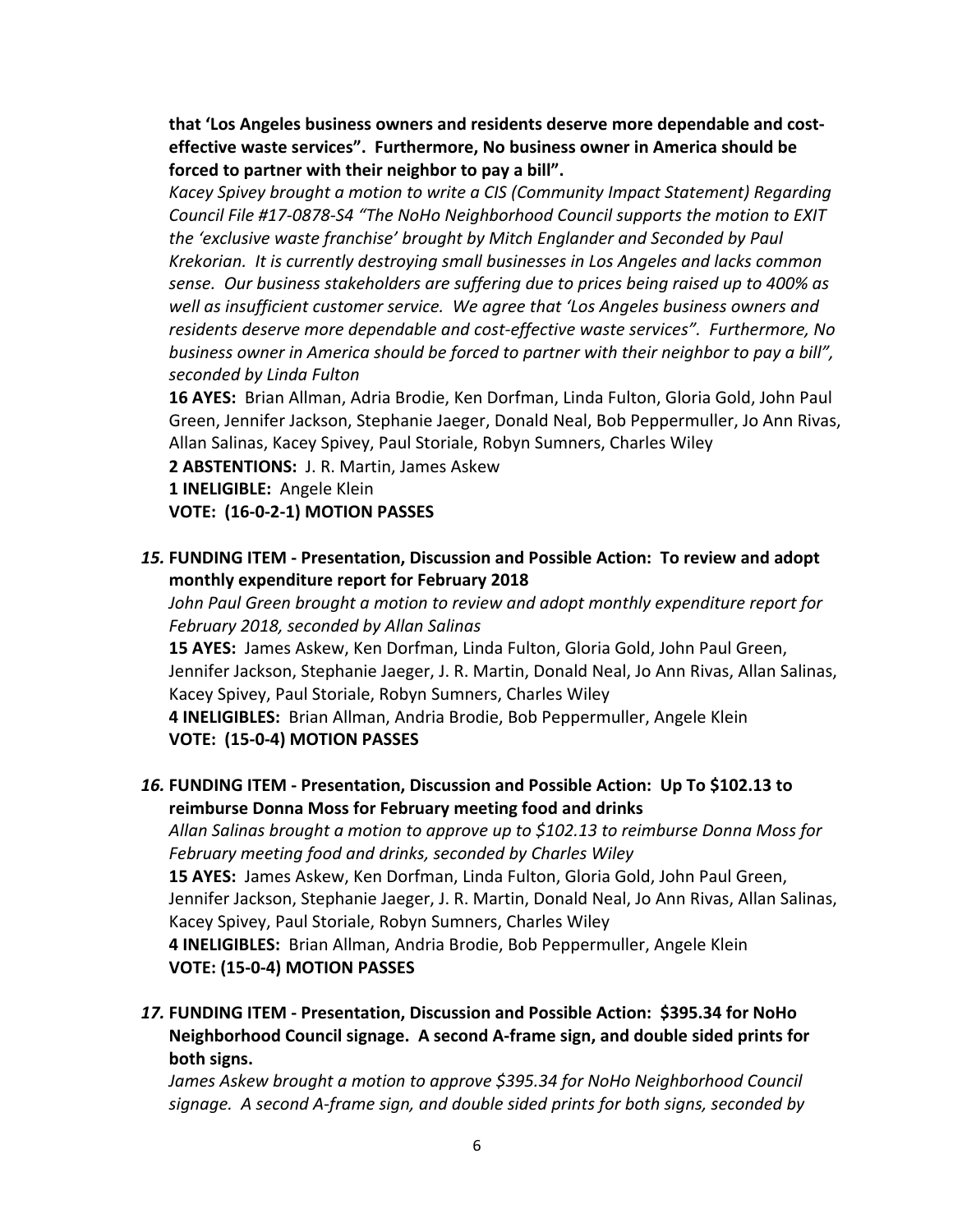### *J. R. Martin*

**15 AYES:** James Askew, Ken Dorfman, Linda Fulton, Gloria Gold, John Paul Green, Jennifer Jackson, Stephanie Jaeger, J. R. Martin, Donald Neal, Jo Ann Rivas, Allan Salinas, Kacey Spivey, Paul Storiale, Robyn Sumners, Charles Wiley 4 **INELIGIBLES:** Brian Allman, Andria Brodie, Bob Peppermuller, Angele Klein **VOTE: (15-0-4) MOTION PASSES** 

- 18. FUNDING ITEM Presentation, Discussion and Possible Action: Up to \$5,000 for postcards, address/labels, and postal stamps for stakeholder mailer regarding crime **prevention. Our logo, Social Media accounts and Website will be on this postcard** *Robyn Sumners brought a motion to approve up to \$5,000 for postcards, address/labels,* and postal stamps for stakeholder mailer regarding crime prevention. Our logo, social *Media accounts and Website will be on this postcard, seconded by Jo Ann Rivas* **15 AYES:** James Askew, Ken Dorfman, Linda Fulton, Gloria Gold, John Paul Green, Jennifer Jackson, Stephanie Jaeger, J. R. Martin, Donald Neal, Jo Ann Rivas, Allan Salinas, Kacey Spivey, Paul Storiale, Robyn Sumners, Charles Wiley 4 **INELIGIBLES:** Brian Allman, Andria Brodie, Bob Peppermuller, Angele Klein **VOTE: (15-0-4) MOTION PASSES**
- 19. FUNDING ITEM Presentation, Discussion and Possible Action: Up to \$2,000 for Hands4Hope 18<sup>th</sup> Annual Hopewalk & Kids Healthy Activity fair slated for Sat, June 9<sup>th</sup> at NoHo Park. This contribution will provide inclusion, advertising stations, and **promotional materials**

*Brian Allman brought a motion to approve up to \$2,000 for Hands4Hope 18<sup>th</sup> Annual Hopewalk & Kids Healthy Activity fair slated for Sat, June 9<sup>th</sup> at NoHo Park. This contribution will provide inclusion, advertising stations, and promotional materials, seconded by Jennifer Jackson*

**14 AYES:** James Askew, Ken Dorfman, Linda Fulton, Gloria Gold, John Paul Green, Jennifer Jackson, Stephanie Jaeger, J. R. Martin, Donald Neal, Jo Ann Rivas, Kacey Spivey, Paul Storiale, Robyn Sumners, Charles Wiley

4 **INELIGIBLES:** Brian Allman, Andria Brodie, Bob Peppermuller, Angele Klein **VOTE: (14-0-4) MOTION PASSES** 

20. FUNDING ITEM - Presentation, Discussion and Possible Action: Up to \$1500 for a **Neighborhood Purpose Grant on behalf of Roy Romer Middle School for the purpose of Caps and Gowns**

## **Donald Neal requested himself**

*Robyn Sumners brought a motion to approve up to \$1500 for a Neighborhood Purpose Grant* on behalf of Roy Romer Middle School for the purpose of Caps and Gowns, *seconded by Charles Wiley*

**13 AYES:** James Askew, Ken Dorfman, Linda Fulton, Gloria Gold, John Paul Green, Jennifer Jackson, Stephanie Jaeger, J. R. Martin, Jo Ann Rivas, Kacey Spivey, Paul Storiale, Robyn Sumners, Charles Wiley

**1 RECUSE: Donald Neal**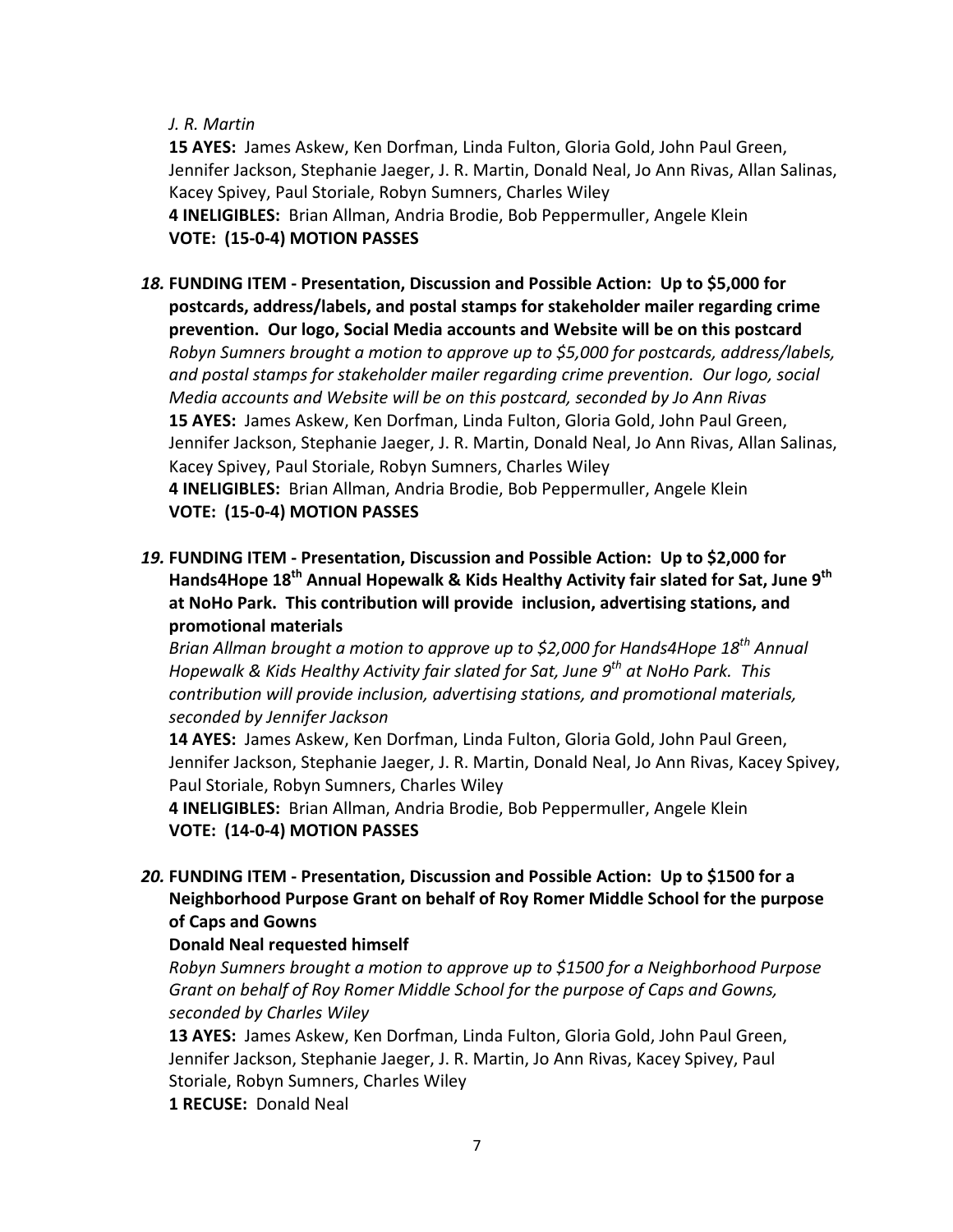4 **INELIGIBLES:** Brian Allman, Andria Brodie, Bob Peppermuller, Angele Klein **VOTE: (13-0-4-1) MOTION PASSES**

21. **FUNDING ITEM** - Presentation, Discussion and Possible Action: Up to \$5000 for a neighborhood purpose grant to Valley Cultural Center (VCC) to present the 2<sup>nd</sup> Annual **NoHo Summer Nights. NoHo Summer Nights is a series of concerts that takes place** each Saturday Night for eight weeks beginning June 16, 2018 and continuing through **August.**

For the purchase of a 10x10 booth for all eight (8) Saturday concerts, including a tent, table, chair; print and electronic marketing material; intended to bring members of the community together to enjoy an evening of music through a variety of cultural and **community programs, along with interaction art projects and informational programs** 

*Kacey Spivey brought a motion to approve up to \$5000 for a neighborhood purpose grant to Valley Cultural Center (VCC) to present the 2<sup>nd</sup> Annual NoHo Summer Nights. NoHo Summer Nights is a series of concerts that takes place each Saturday Night for* eight weeks beginning June 16, 2018 and continuing through August.

*For the purchase of a 10x10 booth for all eight (8) Saturday concerts, including a tent,* table, chair; print and electronic marketing material; intended to bring members of the *community* together to enjoy an evening of music through a variety of cultural and *community programs, along with interaction art projects and informational program, seconded by JoAnn Rivas*

**14 AYES:** James Askew, Ken Dorfman, Linda Fulton, Gloria Gold, John Paul Green, Jennifer Jackson, Stephanie Jaeger, J. R. Martin, Donald Neal, Jo Ann Rivas, Kacey Spivey, Paul Storiale, Robyn Sumners, Charles Wiley

4 **INELIGIBLES:** Brian Allman, Andria Brodie, Bob Peppermuller, Angele Klein **VOTE: (14-0-4) MOTION PASSES** 

22. *FUNDING ITEM* **- Presentation, Discussion and Possible Action: Up to \$150 to** Andersen Trophy for small gold (metal) placards with an adhesive that reads: "Donated by the NoHo Neighborhood Council". These Placecards are for items we donate money for such as bookcases, flowerpots, etc.

*James Askew brought a motion to amend Item #22 to change to read "Provided by the NoHo* Neighborhood Council These Placecards are for items we grant money for such as *bookcases, flowerpots, etc., seconded by Ken Dorfman*

**13 AYES:** James Askew, Ken Dorfman, Linda Fulton, Gloria Gold, John Paul Green, Jennifer Jackson, Stephanie Jaeger, J. R. Martin, Jo Ann Rivas, Kacey Spivey, Paul Storiale, Robyn Sumners, Charles Wiley

**1 NAY: Donald Neal** 

**3 INELIGIBLES:** Brian Allman, Andria Brodie, Bob Peppermuller **VOTE: (13-1-3) MOTION PASSES** 

*John Paul Green brought a motion to approve up to \$150 to Andersen Trophy for small gold (metal) placards with an adhesive that reads: "Provided by the No Ho*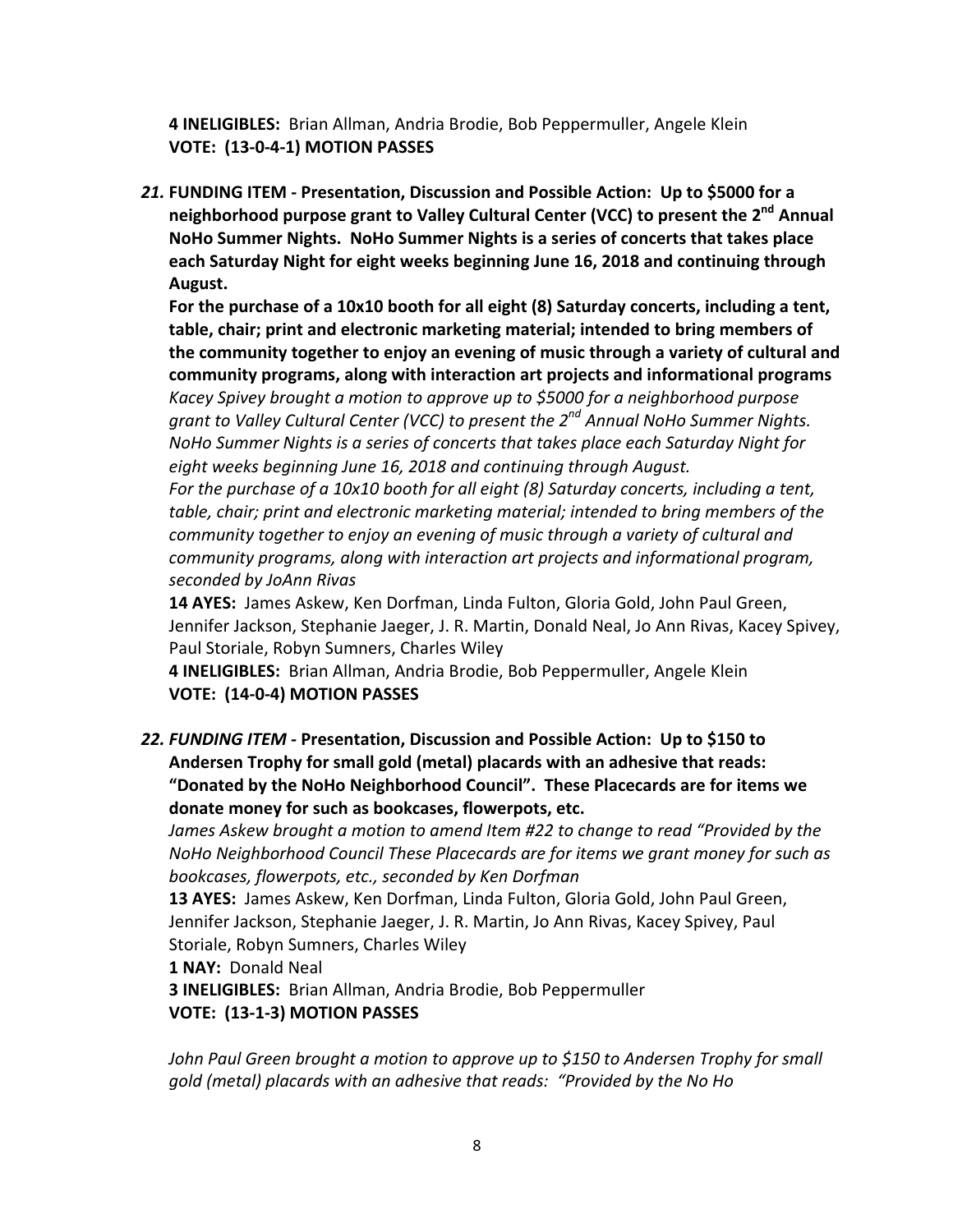*Neighborhood Council.* These Placecards are for items we grant money for such as *bookcases, flowerpots, etc.", seconded by Stephanie Jaeger* 14 AYES: James Askew, Ken Dorfman, Linda Fulton, Gloria Gold, John Paul Green, Jennifer Jackson, Stephanie Jaeger, J. R. Martin, Donald Neal, Jo Ann Rivas, Kacey Spivey, Paul Storiale, Robyn Sumners, Charles Wiley **3 INELIGIBLES:** Brian Allman, Andria Brodie, Bob Peppermuller **VOTE: (14-0-3) MOTION PASSES** 

# 23. Presentation, Discussion and Possible Action: To review and adopt Standing Rules: Approved by Executive Committee: 4-Yay/0 Nay

*James Askew brought a motion to amend Standing Rules, Item 2"Speaker shall be* limited to two minutes each", needs to be changed to "limited to one minute each" *and Item #5 change to "one minute each".*

*Item* 12 the community chairs shall send agenda items to the president and but in no event less than four days in advance, seconded by Ken Dorfman

**16 AYES:** Brian Allman, James Askew, Ken Dorfman, Linda Fulton, Gloria Gold, John Paul Green, Jennifer Jackson, Stephanie Jaeger, J. R. Martin, Donald Neal, Bob Peppermuller, Jo Ann Rivas, Kacey Spivey, Paul Storiale, Robyn Sumners, Charles Wiley **VOTE: (16-0-0) MOTION PASSES** 

*John Paul Green brought a motion to review and adopt standing rules as amended, seconded by Ken Dorfman*

**16 AYES:** Brian Allman, James Askew, Ken Dorfman, Linda Fulton, Gloria Gold, John Paul Green, Jennifer Jackson, Stephanie Jaeger, J. R. Martin, Donald Neal, Bob Peppermuller, Jo Ann Rivas, Kacey Spivey, Paul Storiale, Robyn Sumners, Charles Wiley **VOTE: (16-0-0) MOTION PASSES** 

## *24. Presentation: Review of 2017*

**Rob McGrath** - He encouraged stakeholders to speak during public comments. Change of meeting location did not have any effect on attendance of stakeholders.

## *25. Board Member Announcements*

*James Askew – The* Neighborhood Council is offering Planning 101 Trainings on Monday, April 30, 2018 from 6:30-8:30pmat the No Ho Rec Center.

**Donald Neal** – He discussed the 28 transit projects new line from Sylmar to Westwood to be finished by the 2028 Olympics.

**Jennifer Jackson** – She gave a shout out to Jo Ann Rivas for her role and help in Public Safety and Law Enforcement matters.

**Bob Peppermuller** – The Homeless Count was discussed.